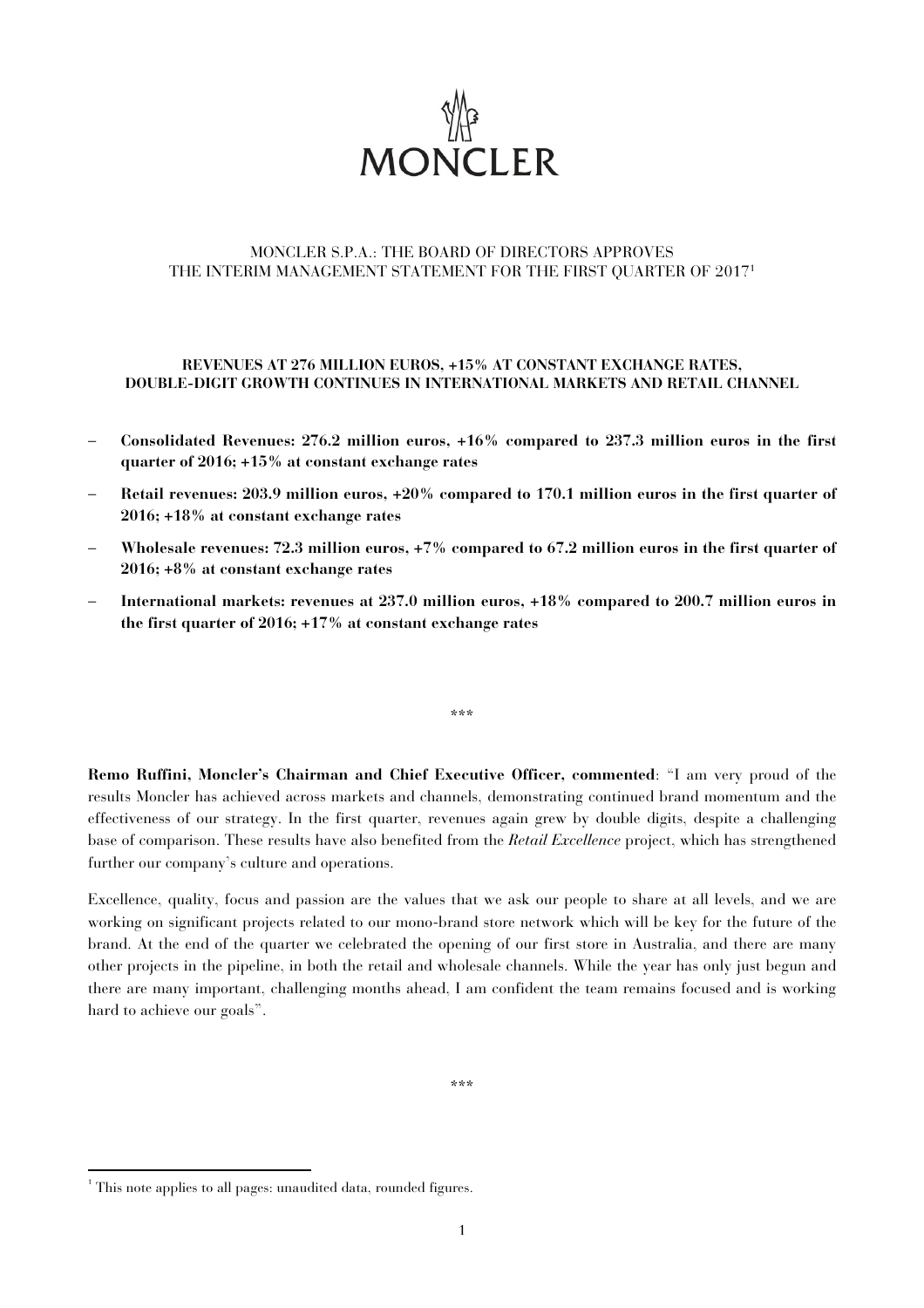*Milan, 4 May 2017* – The Board of Directors of Moncler S.p.A., which met today, has examined and approved the Interim Management Statement for the First Quarter 2017.

# **Consolidated Revenue Analysis**

In the first quarter of 2017 Moncler recorded **revenues of 276.2 million euros**, an **increase of 16% at current exchange rates** compared to revenues of 237.3 million euros in the same period of 2016 and an increase of **15% at constant exchange rates**.

|                          | <b>First Quarter 2017</b> |        | <b>First Quarter 2016</b> |        | YoY growth %                 |                               |
|--------------------------|---------------------------|--------|---------------------------|--------|------------------------------|-------------------------------|
|                          | Eur '000                  | %      | Eur '000                  | $\%$   | At current<br>exchange rates | At constant<br>exchange rates |
| Italy                    | 39,172                    | 14.2%  | 36,670                    | 15.5%  | $+7%$                        | $+7%$                         |
| EMEA (excl. Italy)       | 82.904                    | 30.0%  | 67.687                    | 28.5%  | $+22%$                       | $+26%$                        |
| Asia & Rest of the World | 115,203                   | 41.7%  | 99.490                    | 41.9%  | $+16%$                       | $+12%$                        |
| Americas                 | 38.917                    | 14.1%  | 33.486                    | 14.1%  | $+16%$                       | $+12%$                        |
| <b>Total Revenues</b>    | 276,196                   | 100.0% | 237,333                   | 100.0% | $+16%$                       | $+15%$                        |

# *Revenues by Region*

Moncler achieved revenue growth in all regions.

In **Italy**, revenues rose 7%, thanks to good results in both distribution channels.

In **EMEA**, Moncler's revenues grew 26% at constant exchange rates, driven by outstanding performances across main markets, in particular the United Kingdom, France and Germany.

In **Asia & Rest of the World**, revenues increased 12% at constant exchange rates. In Japan both distribution channels recorded very good performances, as a result of particularly strong brand perception in that market. Moncler continued its solid growth in Mainland China, mainly driven by the performance of the retail channel. Outstanding results were achieved also in Korea, albeit off a smaller base, demonstrating the success of the Moncler-Shinsegae joint-venture.

In the **Americas**, revenues grew 12% at constant exchange rates, supported by solid performances in both channels. In the United States, retail benefited from important new stores opened, such as the New York Madison Avenue flagship. Canada continues to produce good results, particularly in the wholesale channel.

|                       |          | <b>First Quarter 2017</b> |          | <b>First Quarter 2016</b> |                              | YoY growth %                  |  |
|-----------------------|----------|---------------------------|----------|---------------------------|------------------------------|-------------------------------|--|
|                       | Eur '000 | %                         | Eur '000 | %                         | At current<br>exchange rates | At constant<br>exchange rates |  |
| Retail                | 203.944  | 73.8%                     | 170.121  | 71.7%                     | $+20%$                       | $+18%$                        |  |
| Wholesale             | 72.252   | 26.2%                     | 67.212   | 28.3%                     | $+7%$                        | $+8%$                         |  |
| <b>Total Revenues</b> | 276.196  | 100.0%                    | 237.333  | 100.0%                    | $+16%$                       | $+15%$                        |  |

### *Revenues by Distribution Channel*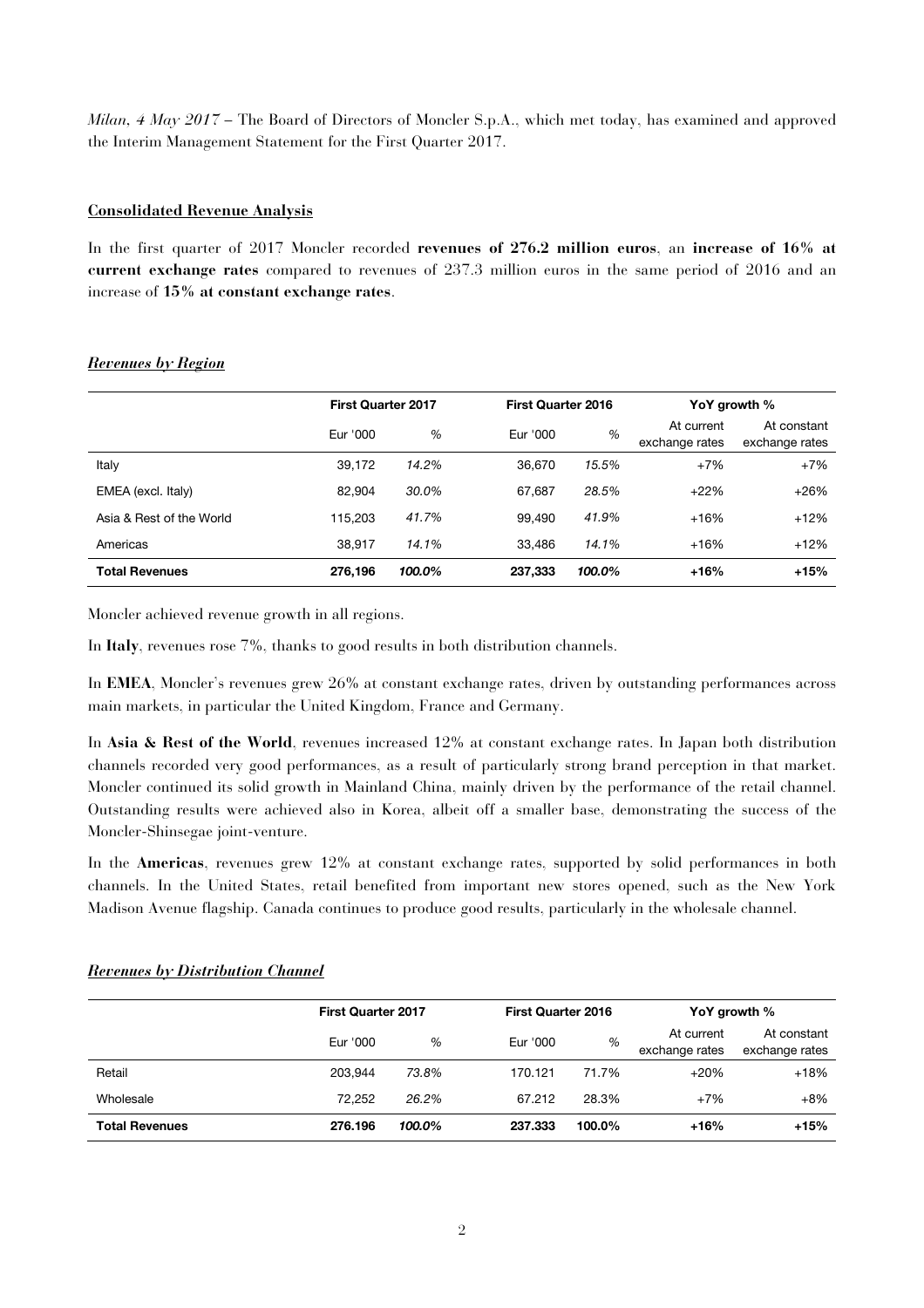Revenues from the **retail channel** were 203.9 million euros compared to 170.1 million euros in the first quarter of 2016, representing an increase of 18% at constant exchange rates. This performance was due to solid organic growth and the continued development of the network of mono-brand retail stores (DOS).

The **wholesale channel** recorded revenues of 72.3 million euros compared to 67.2 million euros in the first quarter of 2016, an increase of 8% at constant exchange rates, driven by good results of the Spring/Summer 2017 collections.

# **Mono-brand Stores Distribution Network**

As at 31 March 2017, **Moncler's mono-brand distribution network** consisted of **191 retail directly operated stores** (DOS), an increase of 1 unit compared to 31 December 2016, and **45 wholesale shop-inshops (SiS)**, an increase of 3 units compared to 31 December 2016. In the first three months of 2017, Moncler opened its first DOS in Australia, in Melbourne, and has opened one SiS at the Doha airport (Qatar), one in Dubai (United Arab Emirates) and one in Toronto (Canada).

|                             | 31/03/2017 | 31/12/2016 | <b>Net Openings</b><br><b>First Quarter 2017</b> |
|-----------------------------|------------|------------|--------------------------------------------------|
| <b>Retail Mono-brand</b>    | 191        | 190        |                                                  |
| Italy                       | 19         | 19         |                                                  |
| EMEA (excl. Italy)          | 55         | 55         |                                                  |
| Asia & Rest of the World    | 94         | 93         |                                                  |
| Americas                    | 23         | 23         |                                                  |
| <b>Wholesale Mono-brand</b> | 45         | 42         | 3                                                |